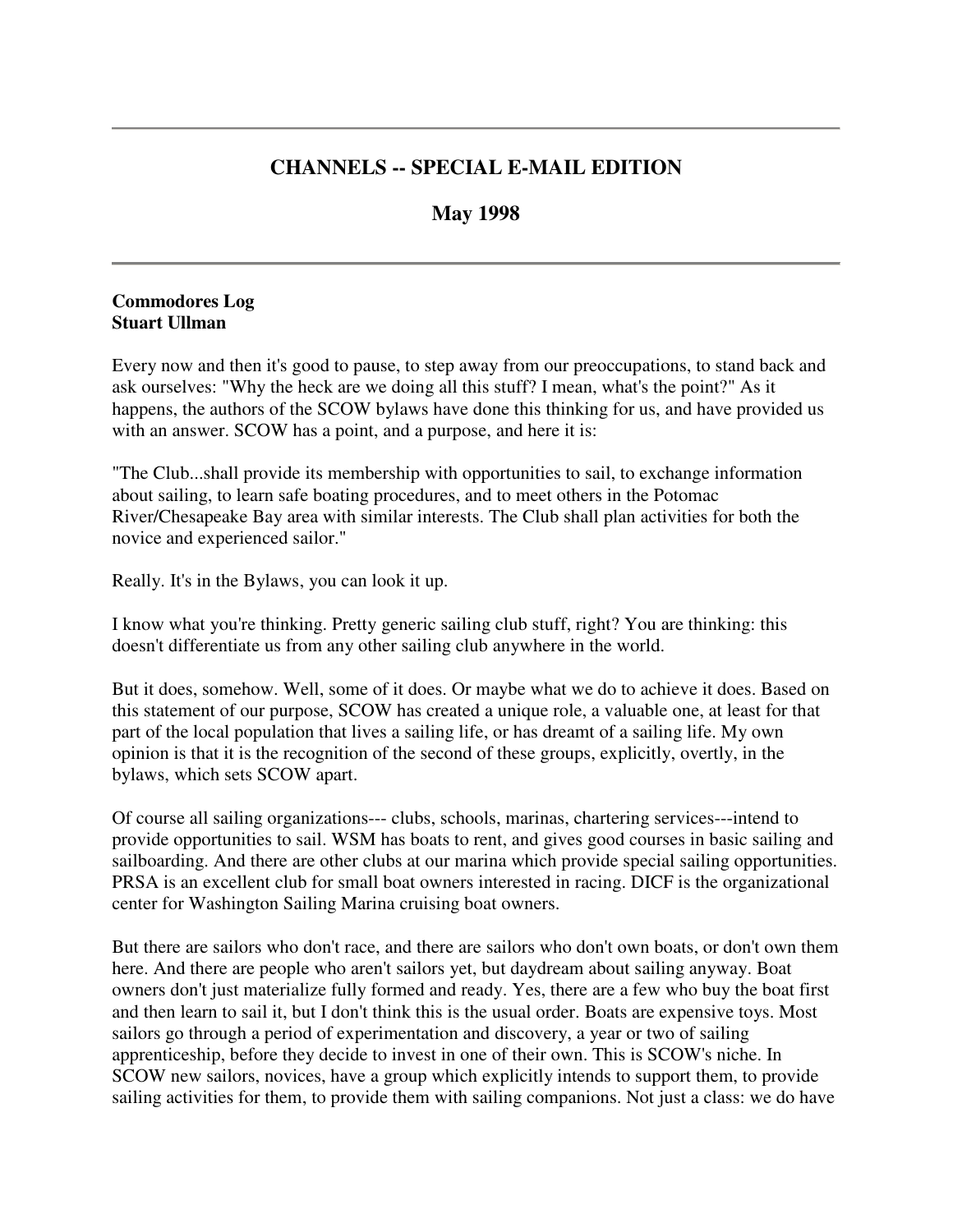classes, lots of them, to teach our members how to sail our boats, how to race them, how to navigate in the local waters, how avoid dangers and recover from problems. That's a fundamental part of the club. But in addition to formal training, SCOW gives novice sailors a place to do their experimentation over a long time and in good company, a place to serve their apprenticeship, to develop their sailing skills slowly after the classes are over, a place to find other sailors new and old to talk to, to sail with, and to learn from.

Sailors already skilled and schooled in sailing don't come to SCOW for that, of course. Boat owners with long experience don't. In part they come because of it, because this pool of new sailing talent is here. They scan the field of newcomers, searching for good company on their boats, and for good crew prospects. That sounds almost predatory, but it shouldn't. Just the opposite. The boatless sailors like nothing better than to be asked to crew. For young sailors-- young in sailing years, regardless of their age---this is exactly what they need. And in my experience, boat owners love to share their sailing obsession with newcomers. With anyone. But they can't be completely satisfied taking out the out of town visitors, the neighbors who have never sailed and get nervous when the boat tips, the grandparents or the grandchildren. Sometimes they want to shake the boat out and flat out sail, to get to the edge of their own skills, to the level of sailing where they can still learn. They want to sail with people who know how to do it. People who like it.. And because we nurture the novices, SCOW provides that, too.

None of this is new. The oldest SCOW historical artifact I have come across, a scrap I found in the vault, under the filing cabinet and stuck to the floor, is a reference to training. It talks about the success of our training program in 1963. Let me spell that out for you, in italics: nineteen sixty-three! Thirty-two years ago, before SCOW was called SCOW, even before it was called the Three Mile Limit Club. I'm not sure what the club was called then. But whatever it was called, it was already meeting the SCOW purpose, providing a place learn about sailing, and to find opportunities to sail, companions to sail with and sailors to socialize with, to provide all of this not just for sailors who have boats of their own, sailors with polished skills and years of experience, but for everyone who wants them.

#### \*\*\*\*\*\*\*\*\*\*\*\*\*\*\*\*\*\*\*\*\*\*

Editor<sup>1</sup>s Note: The following two articles contain material not included in the print edition of chaNNels because they were still being edited by the authors at press time. I am providing the final editions/articles here so that at least some of us can enjoy the befits of their work. -lg

#### \*\*\*\*\*\*\*\*\*\*\*\*\*\*\*\*\*\*\*\*\*\*\*\*\*\*

### **Thanks to Our Instructors.**

With you guys on board, this should be a great year.

By Barbara Ullman,Training and Skipper Certification Committee Chair With help from Denise Derry and Stuart Ullman

SCOW is off to a good start on another very busy training season.

The training program, and the strong support given to that program by SCOW members, has always been part of the heart of SCOW. For many members, it is a major part of their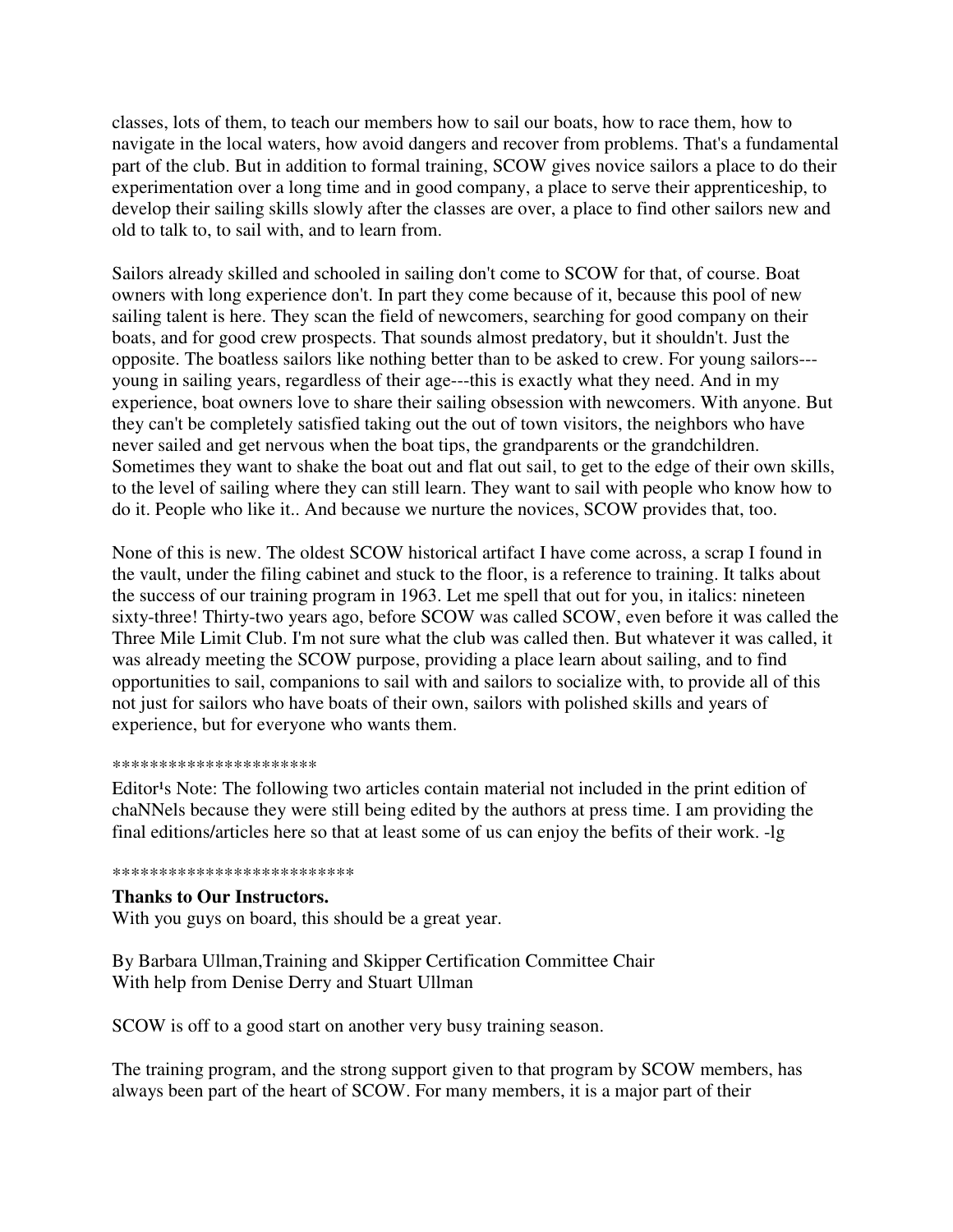contribution to SCOW. Our courses---Basic Sailing, Introduction to Cruising Boats, Intermediate Sailing, Capsize Recovery, Bay and River Navigation---are all taught by SCOW members. These volunteers donate their time to help new members turn a curiosity about sailing into real sailing skills. They help people become sailors.

Why do they do it? There must be some reason for so many people to give up weekends and evenings. Maybe they enjoy it. Maybe by teaching, they learn more about sailing themselves. Maybe it's just a way to meet the new members. Maybe they do it to support a club which has become important to them. Maybe they are repaying an old debt to the sailors who taught them when they were starting out, who helped them master the skill, the art, the life of sailing.

Whatever their reason, they help the club immeasurably, and they deserve our praise and our thanks. So this column, from the Training and Skipper Certification Committee, praises them and thanks them.

All of our trainers are drawn from our membership. Our instructors not only have good sailing skills, but good insights into how to share that knowledge with people new to sailing, who may not yet speak the language. They must have patience, and the ability to communicate the obscure in simple, direct words.

The program was developed with help from an ad hoc Training Committe or two. Folks like Elli Abramson, Ginny Ivans, Ric Harvey, among many others, set some fine standards to guide us. In 1996 the most recent ad hoc committee reviewed the entire program. Dave Glick, Len Zuza, Patrick Derry, Jeff Teitle, Marilyn Wilson, Stuart Ullman and I took on looking at all aspects of Scow training. Patrick Derry applied his interest in teaching and gifted ability for storytelling and volunteered to teach all of the land classes of a Basic Sailing class. As it turned out, that year, he taught the land classes of all three Basic Sailing sessions! He also recruited and passed the torch to George Umberger. We were also fortunate when Len Zuza continued to refine the Intermediate Sailing class. Every year he quietly produces the Intermediate class, and gives students a greater appreciation for the subtle points of sailing.

These contributions bloomed, and a revision of the By-Laws established the Training and Skipper Certification Committee as a standing committee the next year.This committee ensures continuity within SCOW's Training Program, even while the Training Directors rotate yearly.

The committee felt that consistency would only be achieved by a core group of instructors, preferably one principle instructor or a pair of instructors, who would to teach the land sessions of an entire Basic Sailing series. This, coupled with a cadre of water trainers familiar with the land curriculum, would result in a comprehensive training class of great value for students, thereby supplying SCOW with qualified, knowledgeable, and safe sailors.

SCOW recognizes the amount of time given by its instructors. As a small token of appreciation, at the Hail and Farewell, SCOW has awarded trainers who have donated 20 hours of their time in a single training season with a nifty blue windbreaker, with the word "Instructor" embroidered on it. Those who have donated again the next year have received signal flag patches or other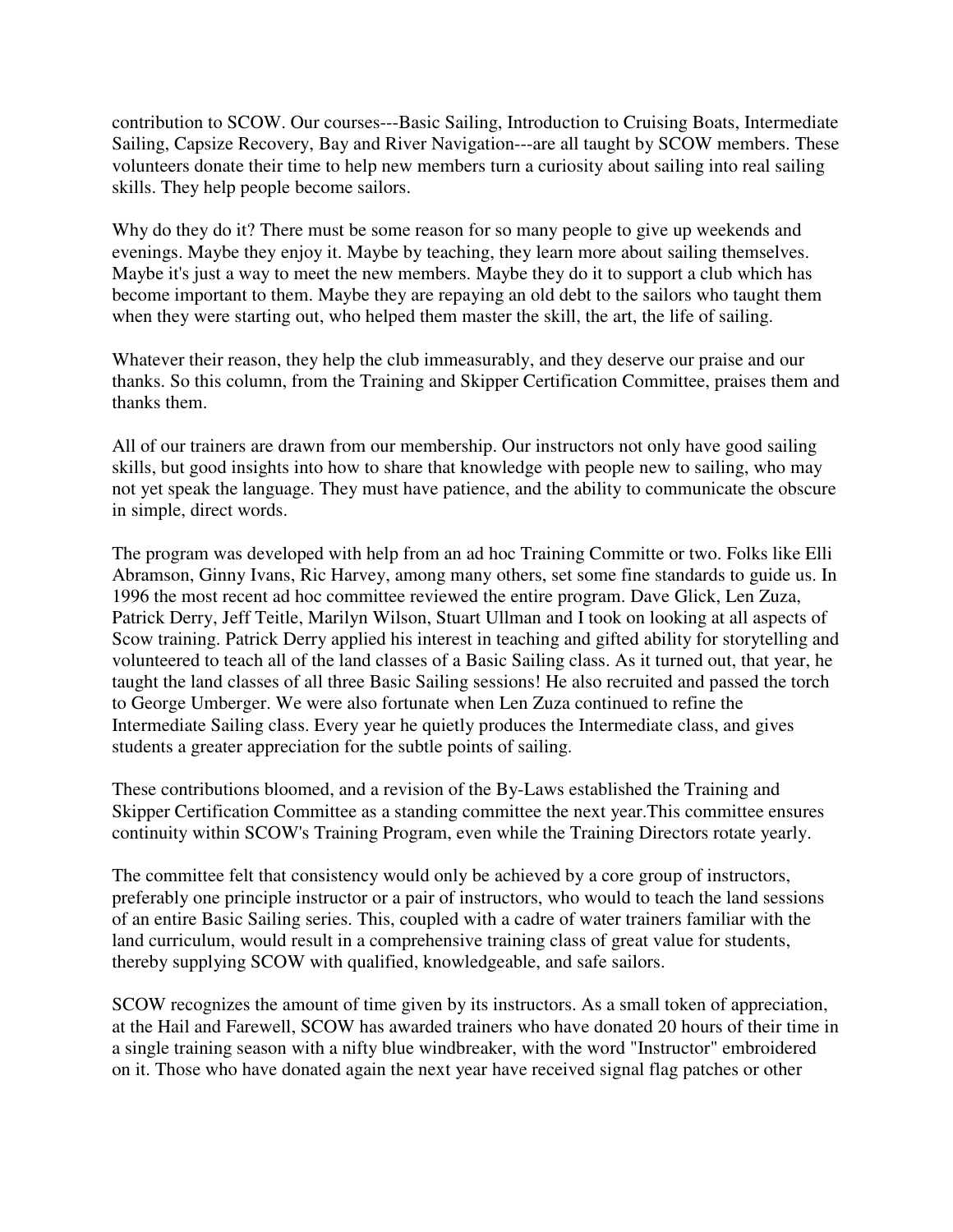tokens. The next time you see someone wearing one of those spiffy jackets, remember what that person has done to earn it, and say thanks!

Let us not forget our great students, either! Many of our trainees have been sailors elsewhere and come to brush up before checking out as skippers, while many have never done any sailing before they came to SCOW. They are absolute novices. The classes may be among the first SCOW activities they are involved in and our corps of trainers are among the first SCOW members these newcomers meet and get to know.

So you could say that our instructors serve as SCOW ambassadors---they are often the newcomers' first image of the club, and through them the club fulfills one of its most basic functions. Training and encouraging new sailors is an inseparable part of the purpose and operation of SCOW. The club teaches new sailors, supports them---and welcomes them. They give new life to the club. They refresh us. They learn, and gradually they become the club. Many of our instructors, and past/present/future board members, were initially students in our Basic Sailing course.

This year's training committee members are Liz Bruening, Mike Geissinger,Dan McClafferty,Jeff Teitel, and Board representatives, Scott Getzow, Training Director, Denise Derry, Skipper Coordinator, and Thom Unger, Vice Commodore. I chair this committee and stand upon my authority (?!) to say for all the members, if you have a question about training, ask, but be warned: we have been known to rattle on for hours about training issues..

#### \*\*\*\*\*\*\*\*\*\*\*\*\*\*\*\*\*\*\*\*\*\*\*\*\*\*

# **Train the Trainer Day Barbara Ullman And Denise Derry**

For the past few years, the Training Committee has brought the old and new instructors together for a "Train the Trainer's Day" just before the year's training program begins. The name may not be quite accurate. The attendees usually teach the organizers as much as the organizers teach the attendees. When this group is all together, they are quite an impressive assembly! There are over 30 currently active trainers and many more who have taken a tour of duty in years past.

The Training Committee held the 1998 TTD on April 18. Mike Geissinger organized a terrific day! Focus was on the Basic Sailing course, and included an energetic discussion of what Thom Unger called 'religious issues': Do we let the students cleat the main? Do we let them cleat the jib? Do we raise the main first, or does that matter? Lower the centerboard before you raise the sails, or when you are about to sail away? The question is not what we do ourselves. If that were it, the answer to all these questions would be "it depends on the situation". No, the question for instructors is what should we teach, to beginning sailors? Opinions vary, and are strongly held. But all agreed that for beginners we should pick one answer, and every instructor should teach that.

Eighteen instructors--club members with all the right skills and knowledge--joined in the discussion. Afterward, they went out on the water for a 'dry run' of all six lessons, with our Commodore and Vice Commodore acting as students, and asking questions like "Why do we call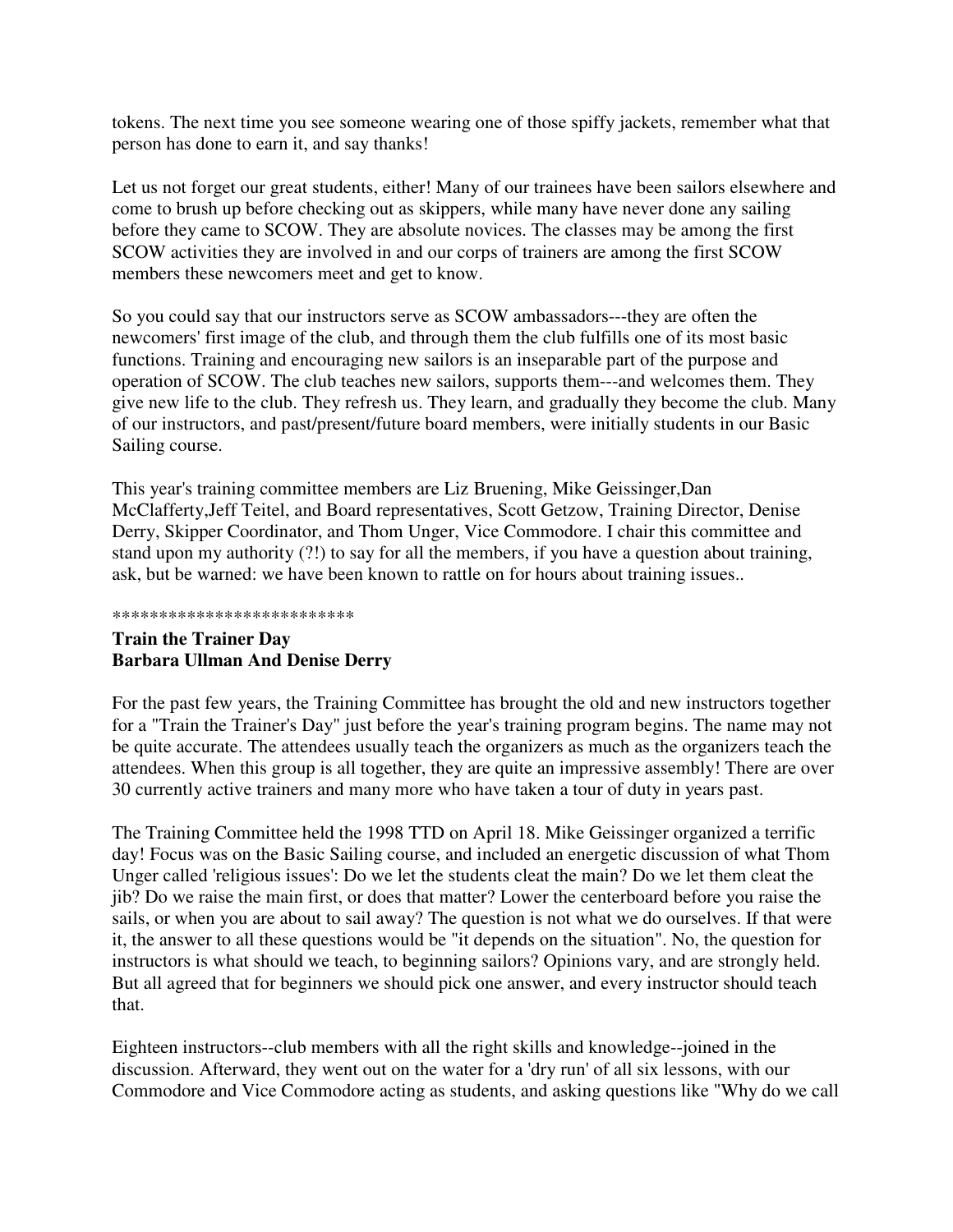this a right tack---what? Oh, I mean starboard tack, when all the sails are on the left side of the-- what? Oh yes, I mean the port side of the boat? What is a tack, anyway? Why do you keep telling me to fall off? I want to stay on. I am not pinching, I didn't pinch anyone, what are you talking about?"

In spite of our Commodore's behavior they all stayed until the end of the day, and Training Director, Scott Getzow now has eight new instructors to teach our classes: Monica Maynard, Stuart Robinson, Larry Gemotz, Ruth Connoly, Nancy Little, Ed Venere, Randy Glantz. To these new instructors, the Training Committee says: welcome, we need you , and we're glad you're here. And to all instructors we say: thank you.

#### \*\*\*\*\*\*\*\*\*\*\*\*\*\*\*\*\*\*\*\*\*\*\*\*\*\*

## **Training Scott Getzow**

First, I would like to thank all of the new trainers for attending the Train-the-Trainers day on April 18. We had a very constructive class, which was well organized by Mike Geissinger, and attended by a lot of enthusiastic new trainers. Anyone who has trained in the past and would like another opportunity this season, please let me know. I'll be glad to sign you up. There has been a lot of interest in the Basic sailing courses this year. So much so that by mid-March the first course was full, and the second course has eight students already. So far, the students for the second Basic sailing course are Rebecca Roper, Michael O'Hara, Cherie Doran, Greg Roemer, Matthew Roberts, Leslie Hart, Michael and Susan Norman. Remember, if you want to reserve a spot in this course let me know as soon as possible. The course consists of four classroom sessions, scheduled for June 17,22, July 1, and July 6. The class starts at 7:30 and meets at the Washington Sailing Marina's chart room. The six water sessions for the course are on June 20,21,27,28,July 11,12, from 8:30-12:30 or 1-5 each day. The cost is only \$150 for new members, and \$110 for those who have been a member of SCOW for more than six months. The cruising boat course, which starts June 3 at 7:30 at the WSM chart room, has students John Kaufmann, Elizabeth Bruening, and Roy Cooper. The water classes for the course are on June 6, and 13 form 8:30-5, and June 12 from 6-11 PM.

This year we're offering two Capsize courses. The first is on July 18, and the second is on August 15, from 10-4. I want to encourage new sailors in particular to take this course since you'll learn a skill that could prove quite useful if the 'unthinkable' should happen. The cost is just \$20 payable the day of the course. If you want to sign up for an upcoming course, you can reach me at my E-mail address scott.getzow@uspto.gov, or by phone at the number on the back of Channels.

### \*\*\*\*\*\*\*\*\*\*\*\*\*\*\*\*\*\*\*\*\*\*

## **Membership Sam Schaen**

Please look at the label on your newsletter this month. If it says, "Last newsletter unless you renew", it means we have not received your renewal (as of April 21). The May newsletter is the last one you will receive until you renew. If you think there has been a mistake, contact Cathy Hess.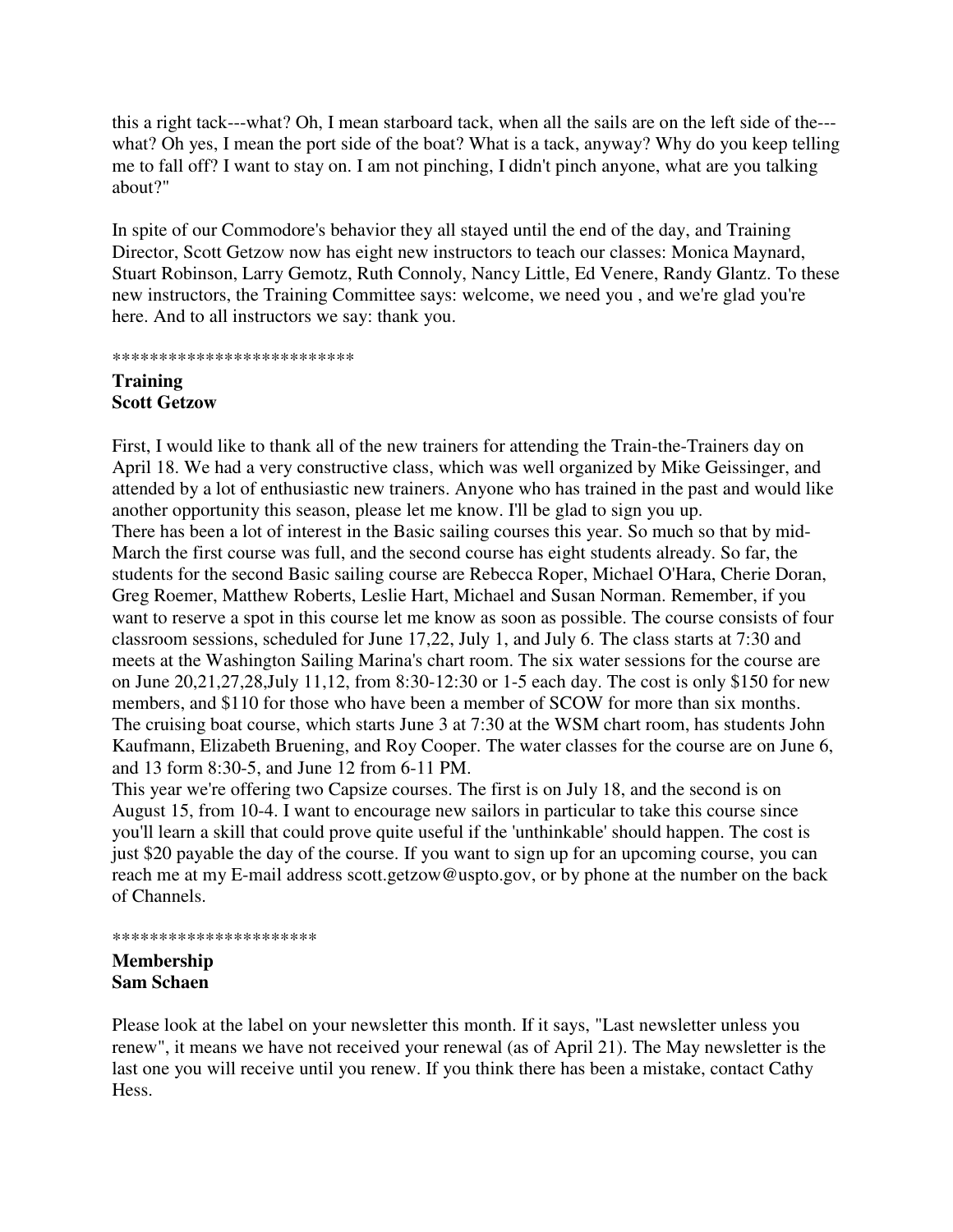Also, I haven't sent you new members in a while. Below is a list since Jan 1. If it's too late for this month, I'll resend next month.

## **New Members (since beginning of year)**

Timothy Babilon, Robert Beckman, James Buckley, Jr., Laurie Burras, Heather Callahan, Roy Cooper, Cherie Doban, Ginny Drecup, Ken Drecup, Courtenay Dusenbury, Ilana Fogelman, Diane Hart, Thomas Hart, David Hatcher, Tracy Hightower, Peter Hirshman, David Hollies, Charles Hollister, Mike Keller, George H. Laurence, Amy Love, George Love, Tamba McCraw, Kelly McKenna, Leila Murphy, Ernest Nussbaum, Michael O'Hara, Kathleen O'Keeffe, Carl Redenbo, Mary Lou Redenbo, Greg Roemer, Marc Roemer, Leona Roszkowski, Ann Servatius, Joan Staas, Jason Stevens, Tim Halliman Stevens, Ted Tate, JoAnn Thacker, Carol Thomas, Karen Zuza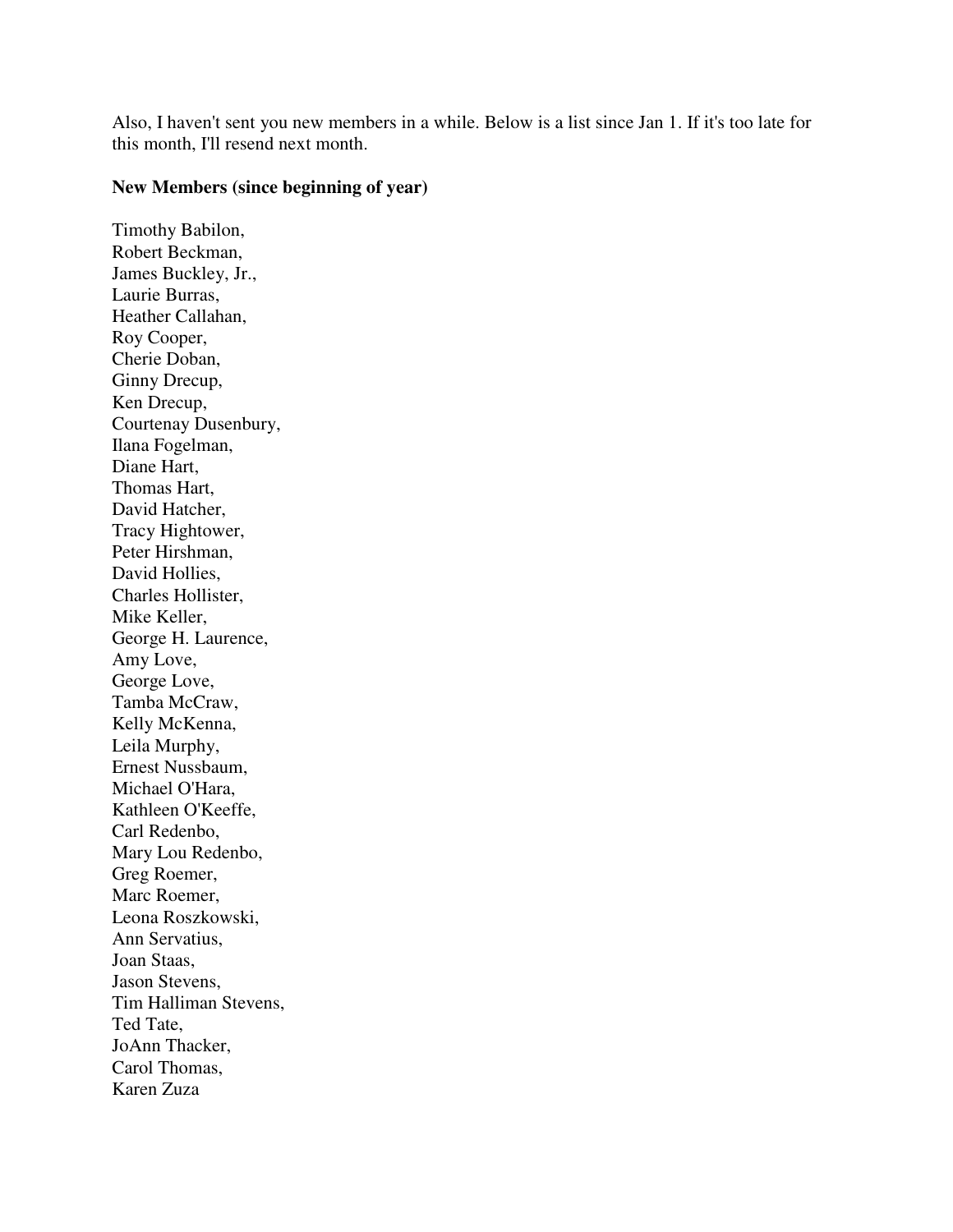#### \*\*\*\*\*\*\*\*\*\*\*\*\*\*\*\*\*\*\*\*\*\*

## **Maintenance Monica Maynard**

For you, the reader, our April 25 maintenance day is past, but as I write this, it's still in the future. I want to thank all of you who came out to work on our boats on maintenance day. Our willing and able volunteers are SCOW's most valuable asset. Thanks for your energy and efforts!

\*\*\*\*\*\*\*\*\*\*\*\*\*\*\*\*\*\*\*\*\*\*

### **Wanted:**

Social Sail Volunteers are needed each Thursday throughout the sailing season. The three primary tasks are Dockmaster, who carries around the notebook and signs people up for Flying Scot rides; two Picnic Coordinators, who bring the food and set it up; and two to three Qualified Skippers. Please contact Alice Starke at 703.354.5790 if you would like to volunteer. There will be a sign up sheet at the monthly meetings.

Let<sup>1</sup>s Get the Big Boats Out, Too

Nancy Little has offered to coordinate Thursday evening rides on SCOW<sup>1</sup>s cruising boats- either Psycho or Rebecca. Call Nancy at 301.972.7069 if you can participate either as qualified skippers or as crew.

### \*\*\*\*\*\*\*\*\*\*\*\*\*\*\*\*\*\*\*\*\*\*\*\*\*\*\*

### **Scot Skipper Checkout Day May 30, Saturday noon - 4:00**

I have done you a favor - I've made it easy on you. Oh sure, some say I'm soft.... hearted, that is. Well, I am. I'd like to see more skippers using our boats! So, for students and other clubmembers who have passed their written Scot exams but have not had time to arrange a water exam with a Checkout Skipper (COS), I've arranged one for you on Saturday, May 30, noon until 4:00. This is a catch-all day for my stragglers out there - you know who you are - those folks who say they don't have time to do the water exam, or their schedules conflict with every COS they've phoned, or they can't find a buddy to act as crew.

This is your chance. I've arranged a COS, a boat, and crew (the other skipper candidates) to be there for you. Then, after your sail, I'll be in the grove (on my lawnchair, sipping a pink beverage with an umbrella in it....ahhhhhh) to welcome you ashore from your exam and receive your checks, at which time, I'll show you the secret handshake and give you the sail locker combination. I urge current Basic Sailing students to take advantage of this opportunity. There won't be an easier time than May 30 for you to complete your exam. You'll be done with classes and your skills will be fresh. Please consider taking this step to skippership, otherwise, why did you take the course? And think about it..... I didn't schedule Checkout Day so close to the end of your class for nothin'! Anyone interested in finishing their certification, please phone me for scheduling, so I know how many checkout skippers to reserve, as well as boats! I should have